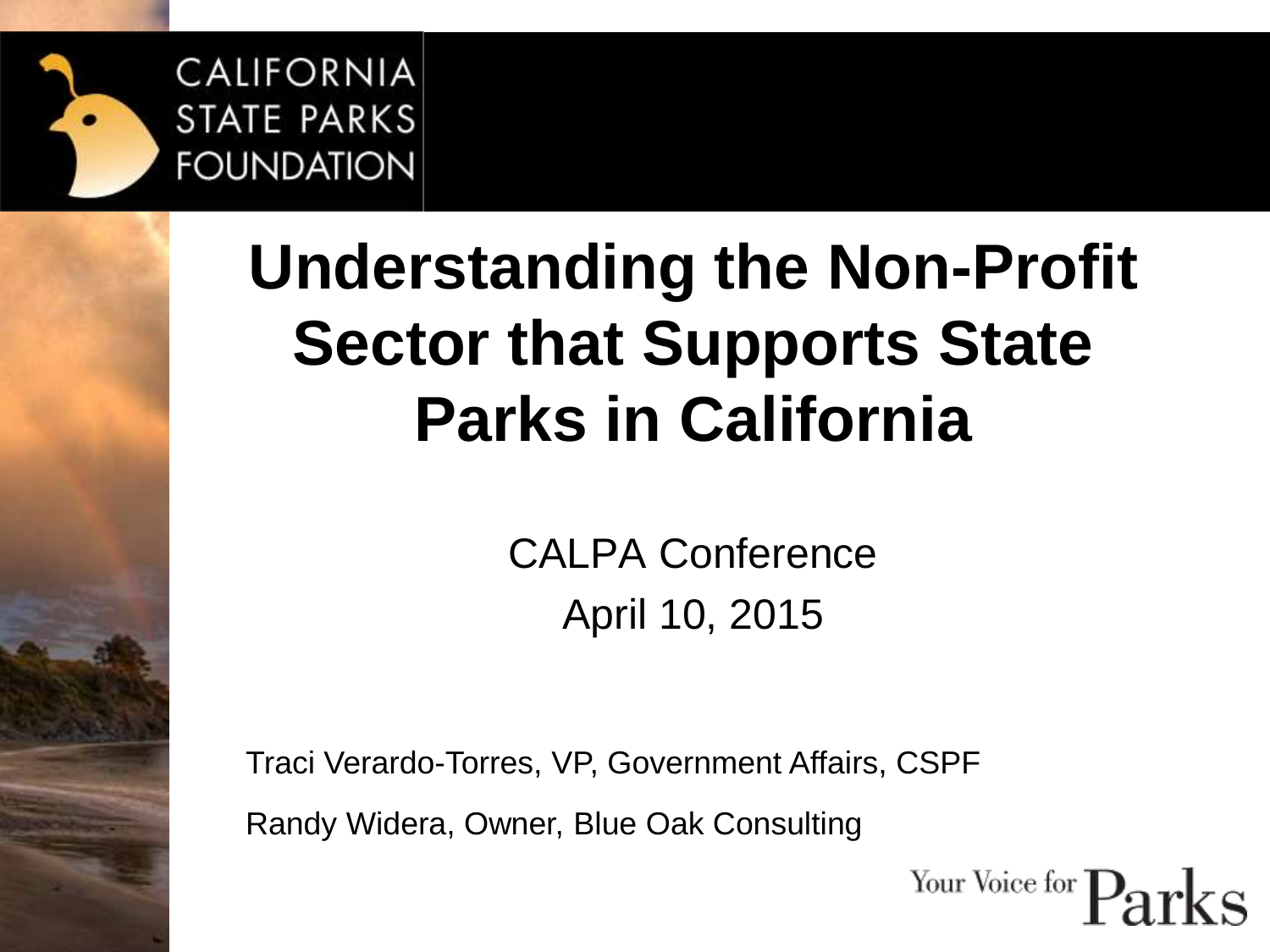

# "If opportunity doesn't knock, build a door." *Milton Berle*

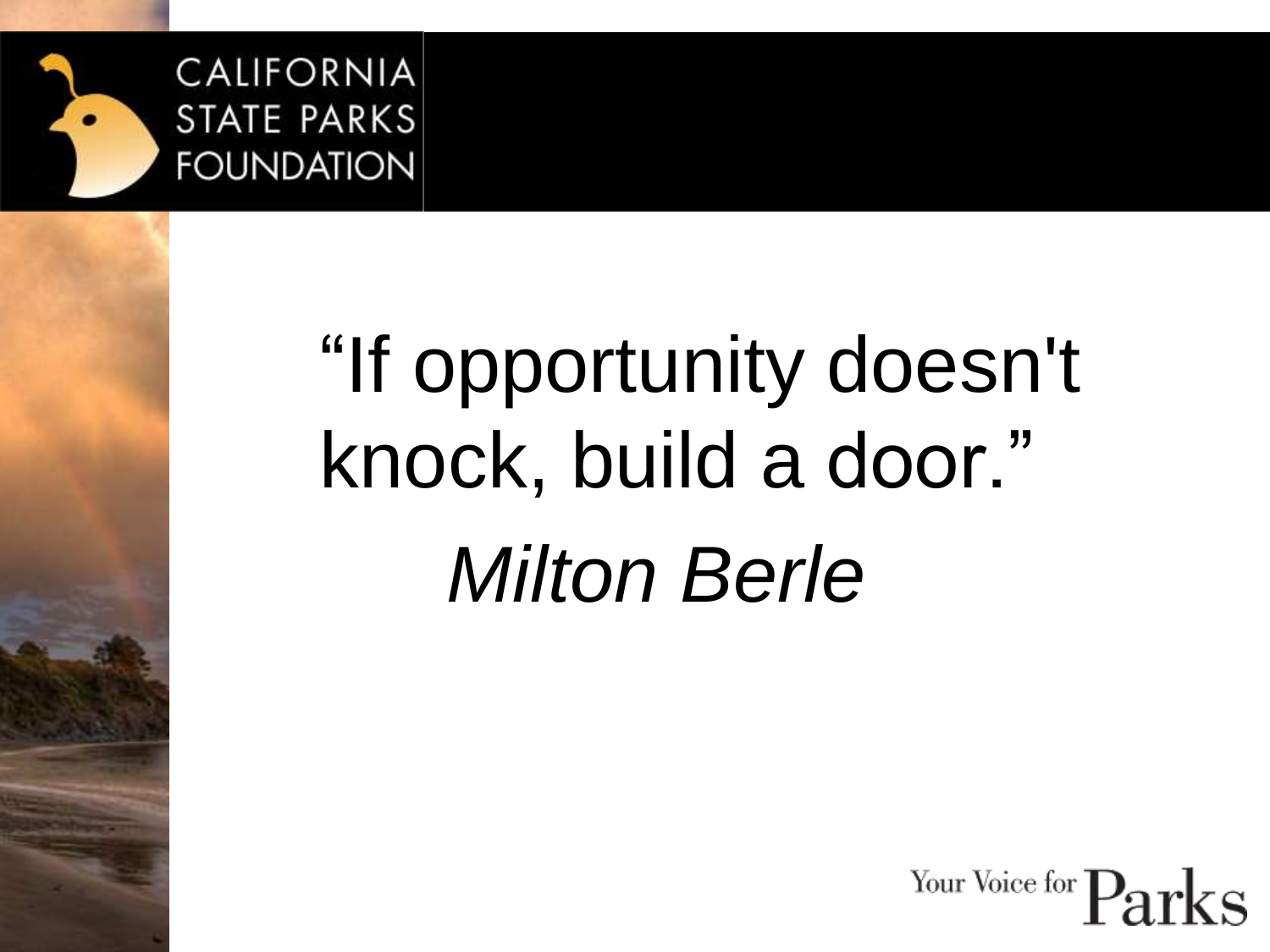

#### Excellence in Parks

*An excellent state park system will:* 

- Celebrate Our Enduring Heritage
- Welcome Visitors
- Teach Californians
- Safeguard Resources
- Connect Individuals, Organizations & **Partners**

*(2011 Park Excellence Report, CSPF/SRL)*

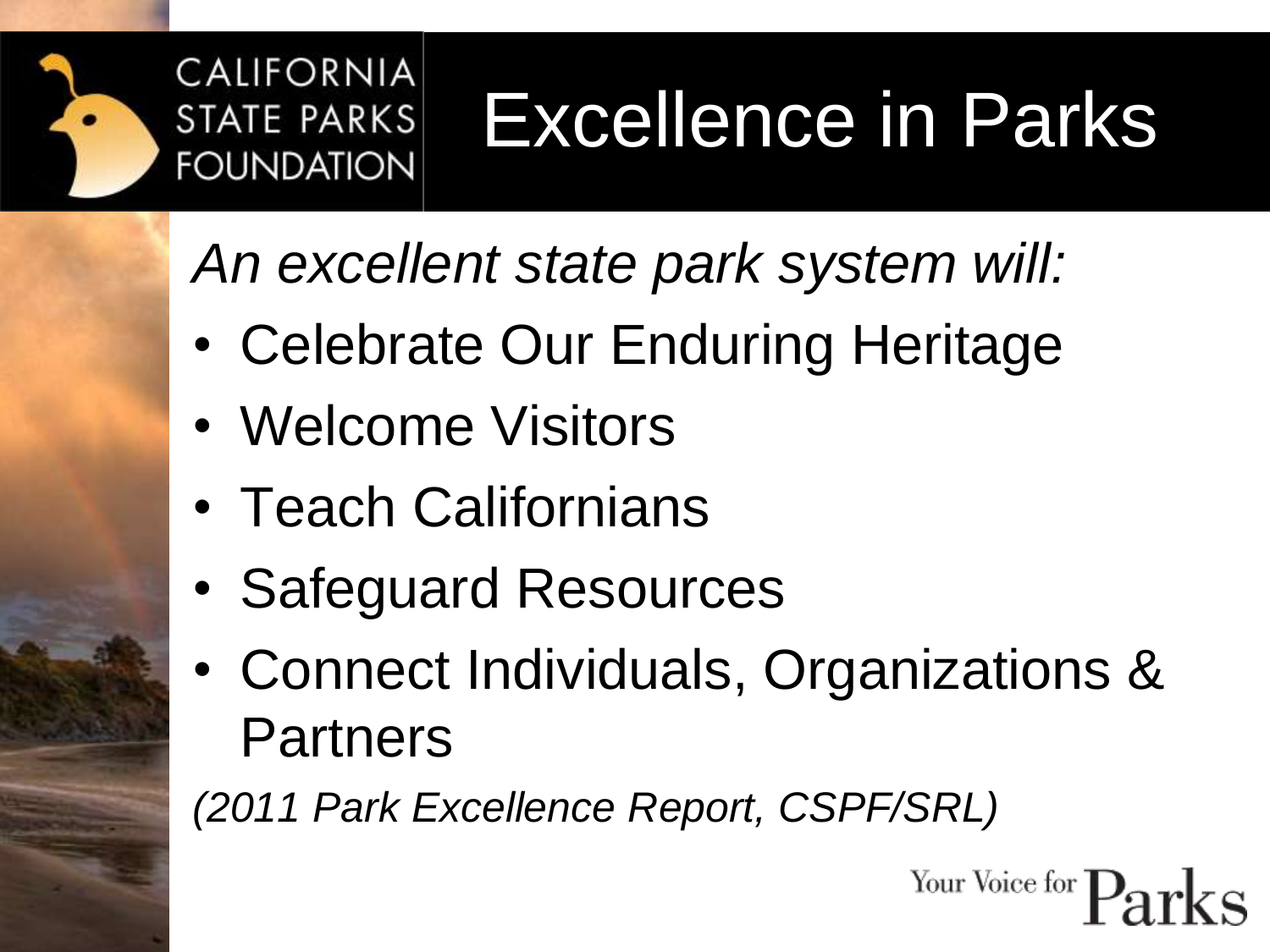#### **Strategies for CALIFORNIA STATE PARKS** FOUNDATION Achieving Excellence

*Excellence will be achieved when we:*

- Make Parks Relevant
- Increase Access for All
- Defend Park Lands & Resources
- Broaden Leadership for Parks
- Strengthen & Diversify Funding

*(2011 Park Excellence Report, CSPF/SRL)*

Your Voice for 7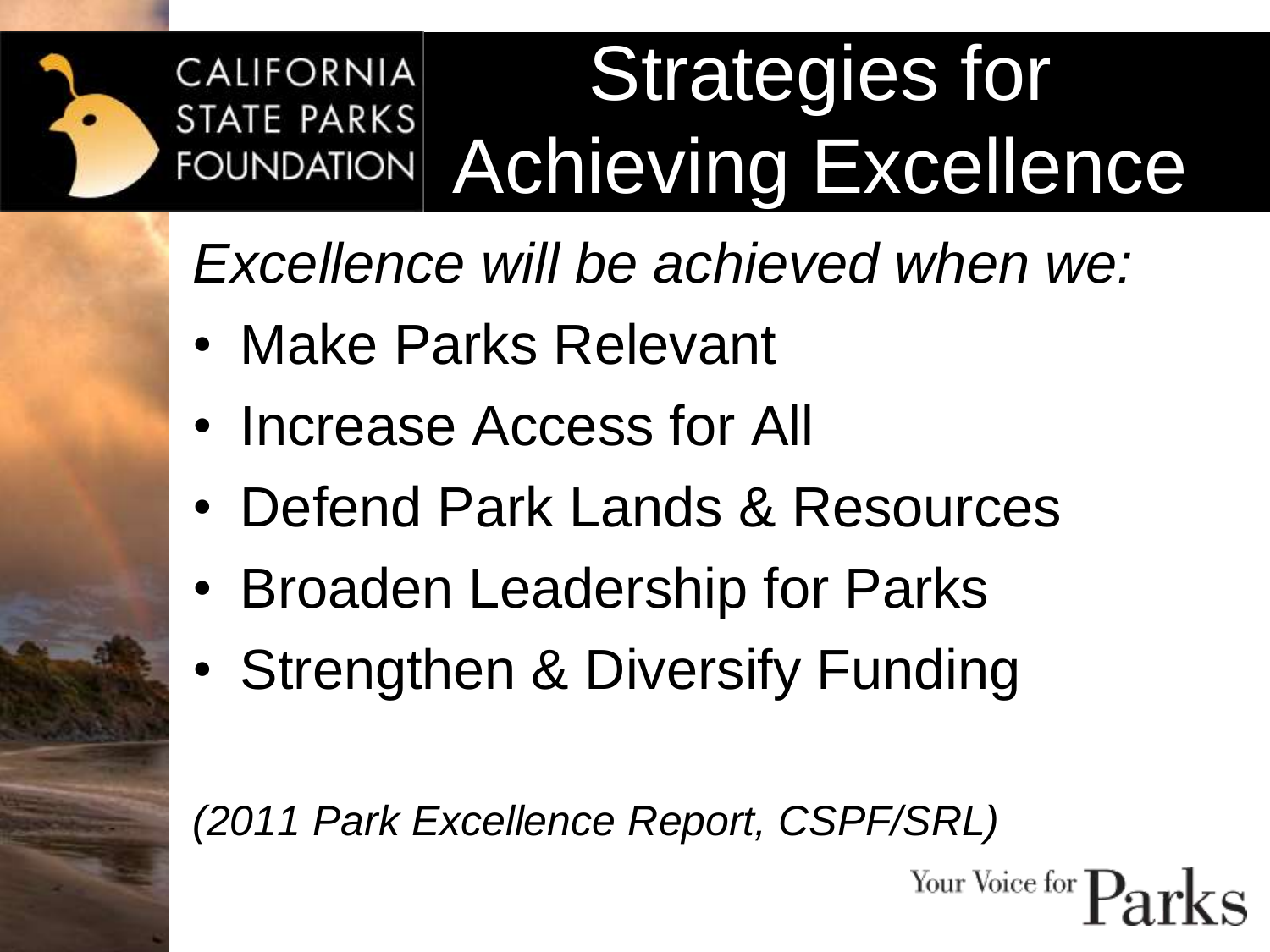

### CSPF's Technical Assistance Center

- Purpose: to increase the capacity, ability and effectiveness of organizations that support California's state parks
- Goal: to increase opportunities for, and success of, new management, support and funding models to achieve excellence

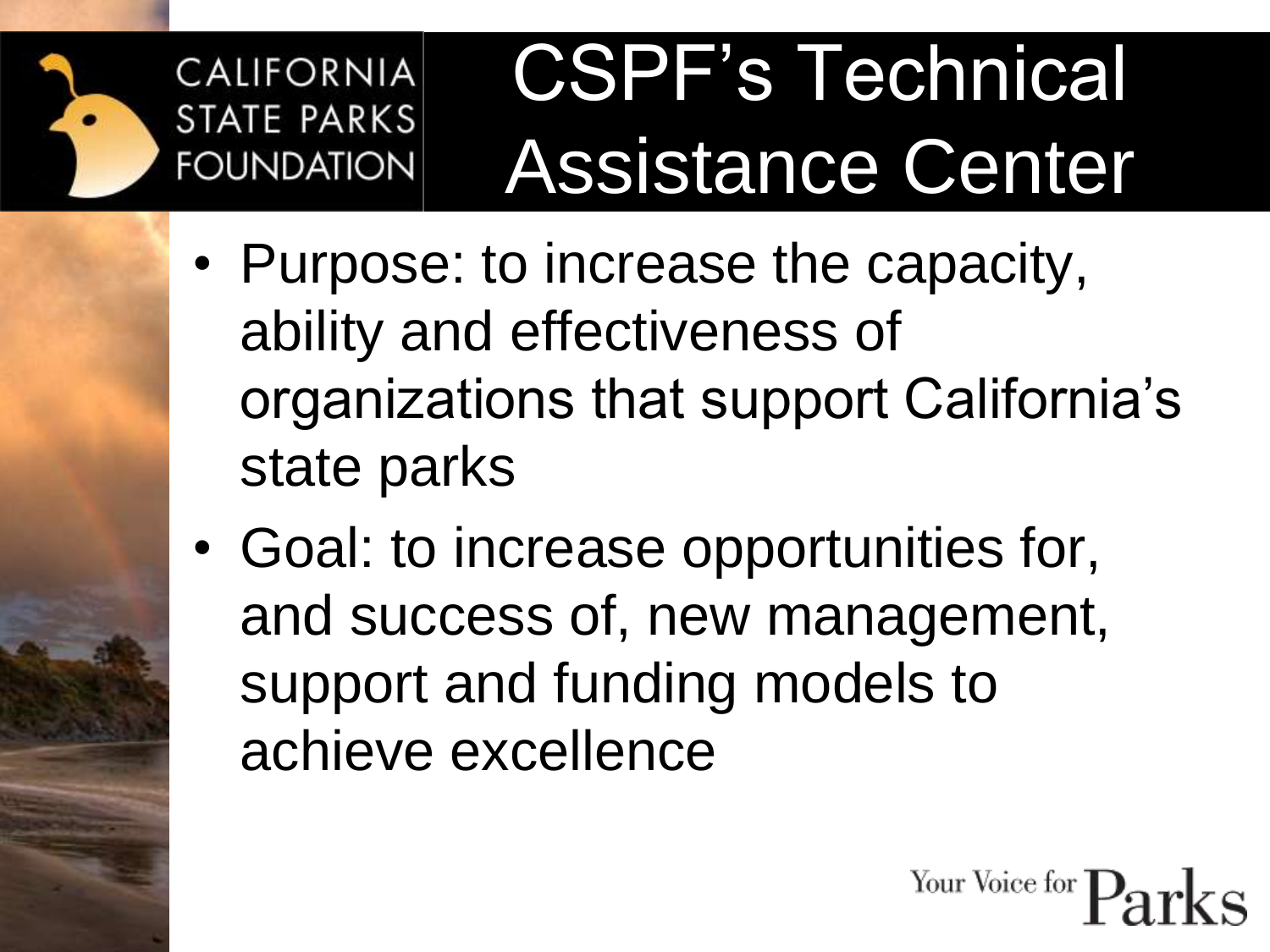

### TAC Achievements

#### Since 2012:

- Provided no-cost consulting in legal, operations planning/biz development, fundraising, communications & org development
- Hosted 10 webinars; 2 regional fundraising trainings & 4 annual convenings
- Launched Office Hours programYour Voice for **T**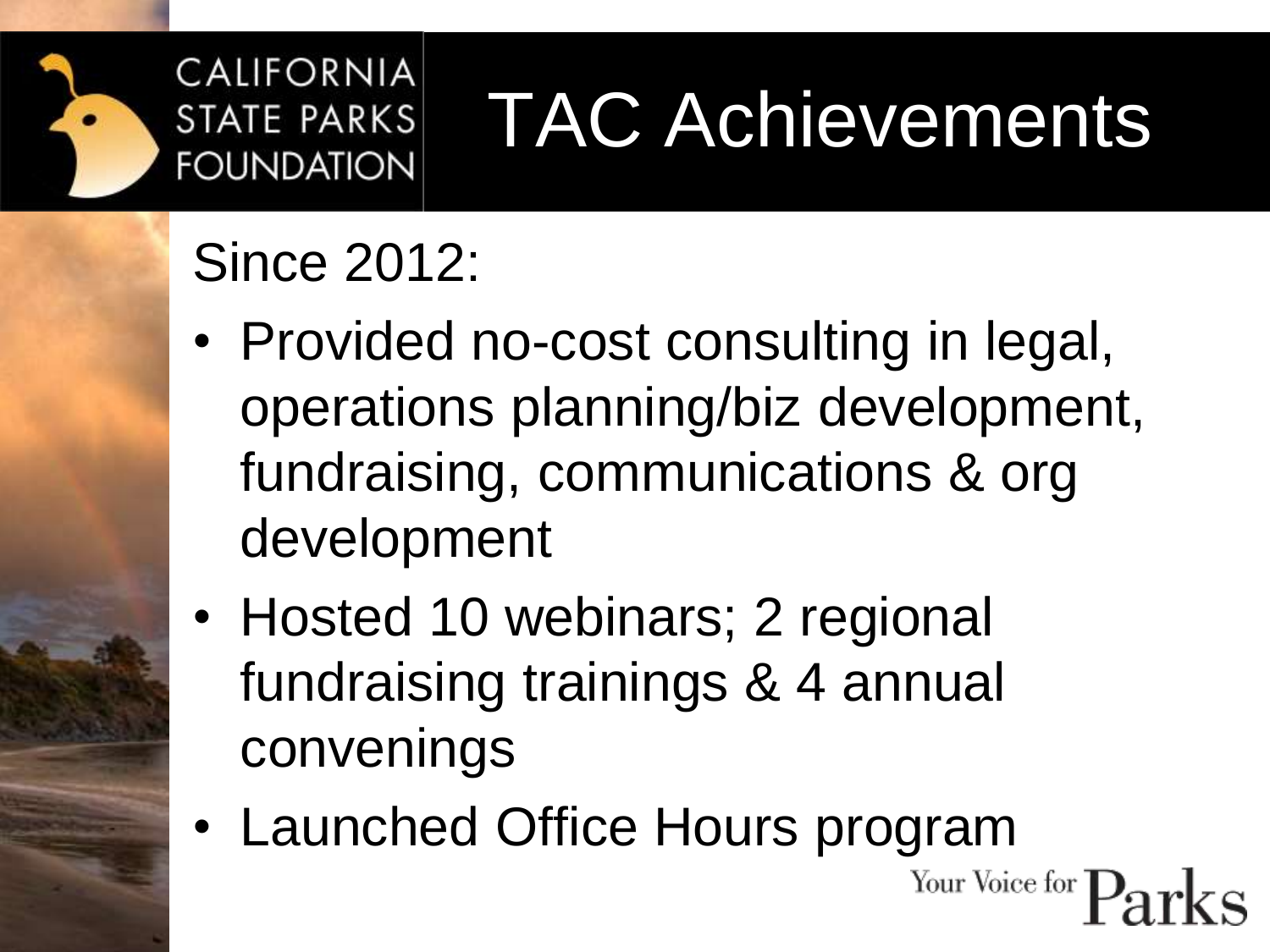

"Coming together is a beginning. Keeping together is progress. Working together is success."

*Henry Ford*